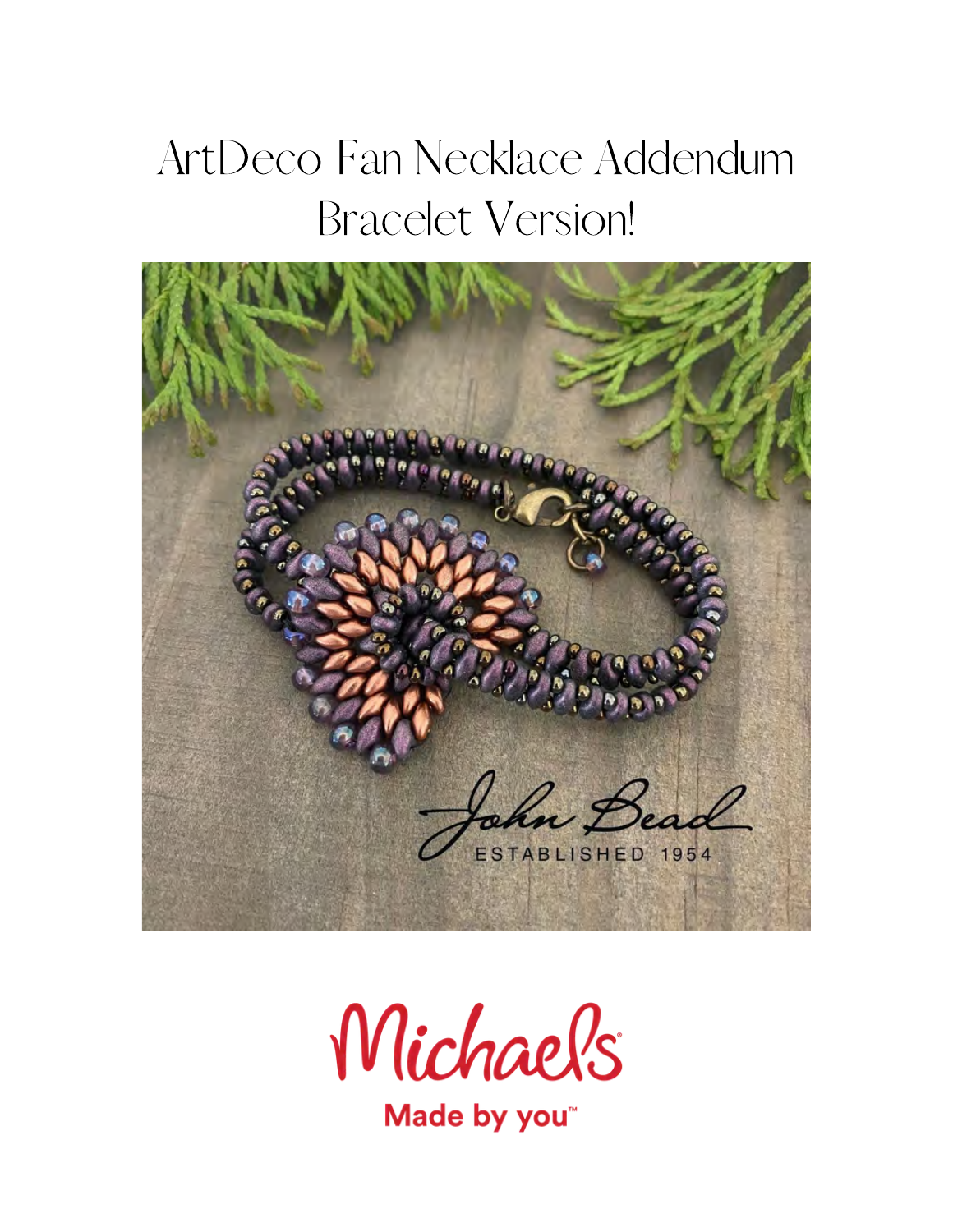## Addendum Art Deco Fan, Bracelet Version

Refer to the materials list and instructions for the Art Deco Fan Necklace to create a flower fan with John Bead Superduo Two-Hole Czech Glass Beads.

When you reach Step 5 of those instructions, complete the addition of size 6/0 beads around the fan, then, with your thread exiting the last Superduo bead on the left hand side, begin to create the bracelet strap as follows.

Pick up one size 10/0 bead and go through one hole of a Superduo. Turn and go through the other hole of the Superduo. Pick up one size 10/0 bead and go down through the left side hole of the superduo below. Go through the next Superduo and make a turn through its other hole, continue up through the 10/0 bead and the Superduo bead that was added in this step.

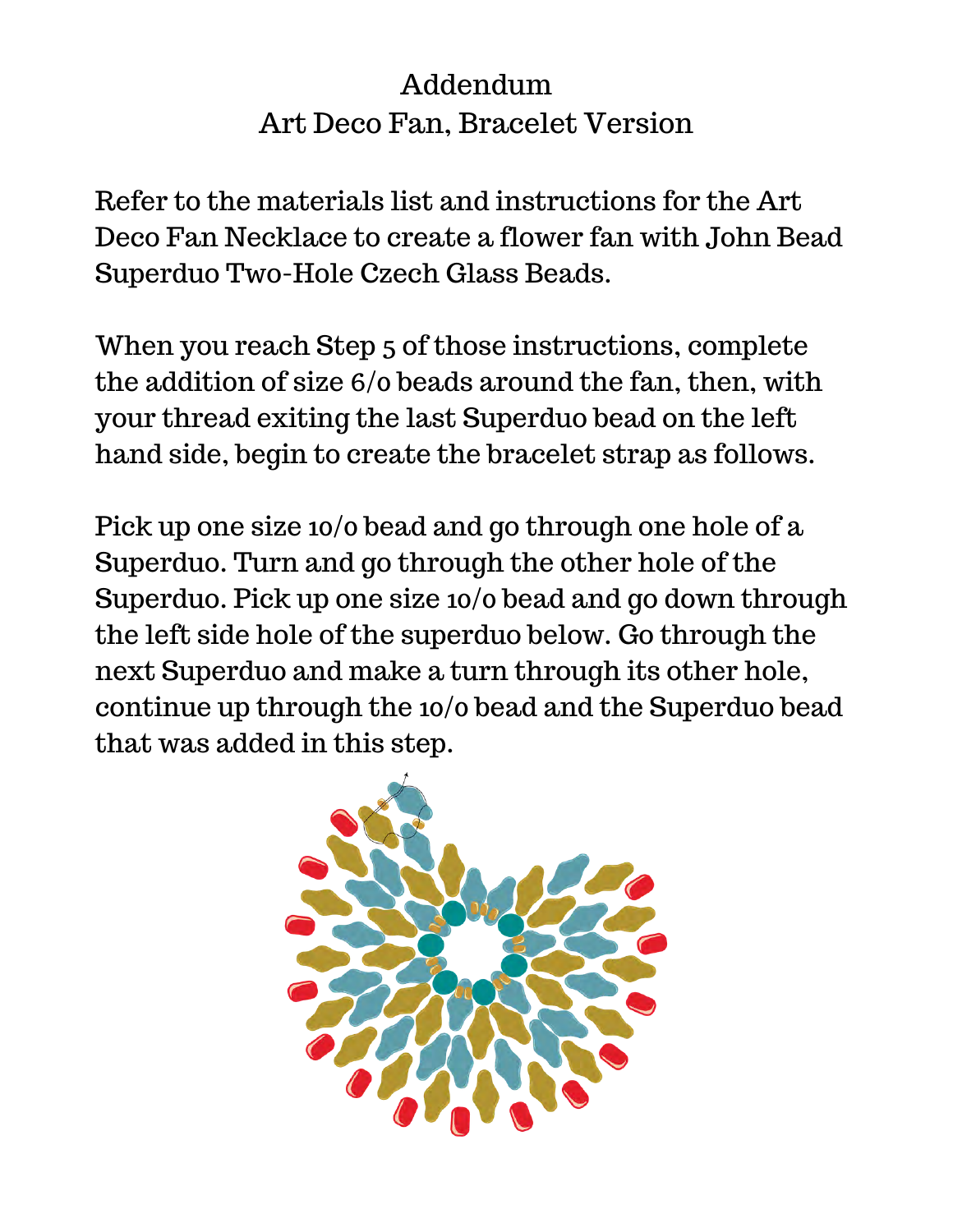Pick up one size 10/0 and another Superduo bead. Turn through the other hole on the Superduo bead and pick up a size 10/0 bead. Go down through the next Superduo, turn and go up through its other hole and come up through the 10/0 and the next Superduo. String [10/0 and one hole of a Superduo] 62 times.

Tip: The counts in these instructions will create a 6.5" [17 cm] bracelet. To add or remove length, consider eight Superduo, strung in this fashion, equals 1" [2.54 cm]. To keep the clasp sitting below your wrist when fastened, you'll want to add or remove length evenly from both sides/straps. To do this, calculate the length you want to add or remove and then divide that by two. Add or remove that number from each strap.

Example, to make this bracelet 7.5" [19 cm] string 66 Superduo on this side.

When creating strap 2, string 4 additional Superduo beads to that count.

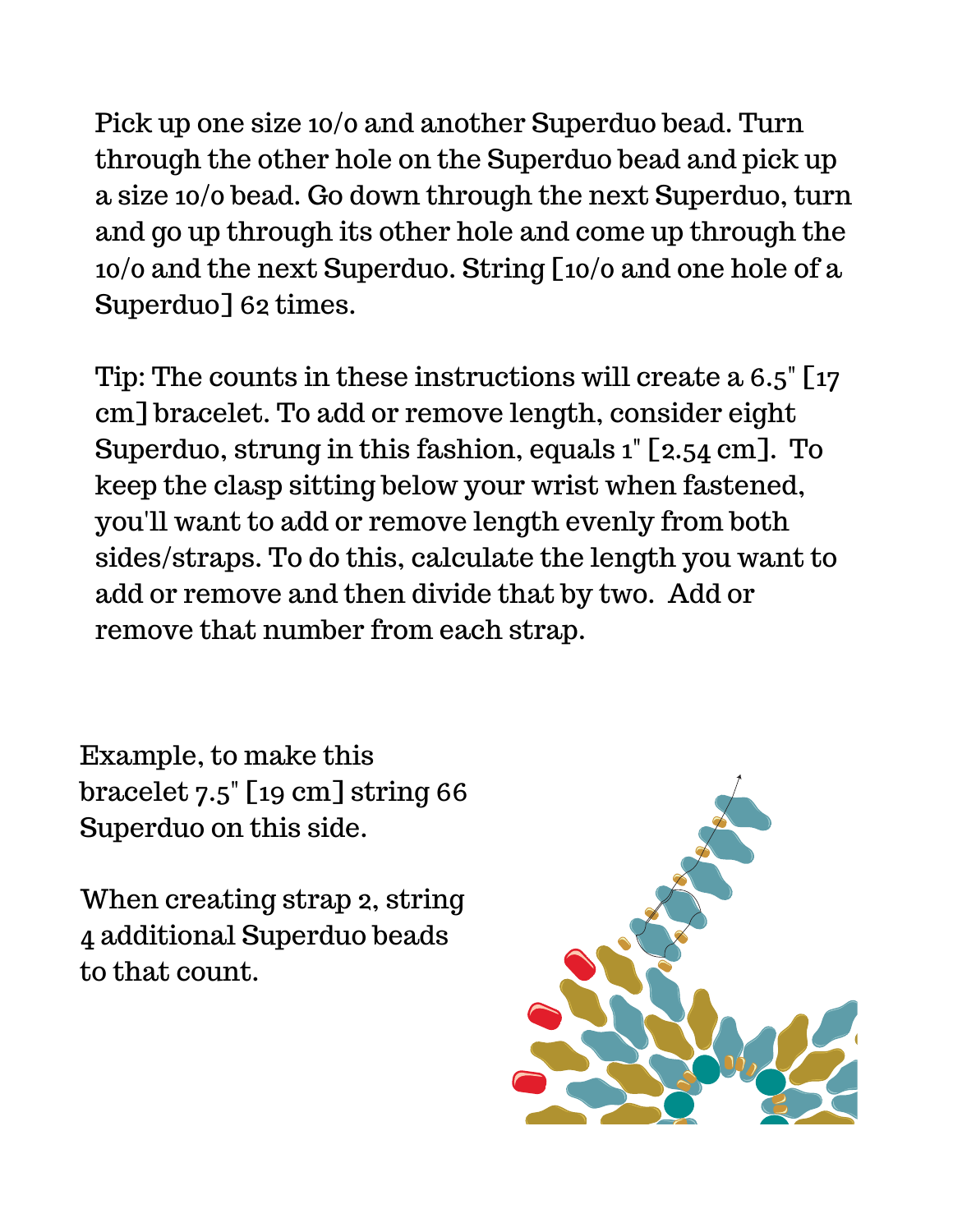Finish the top of the strap by picking up two size 10/0 beads, a Superduo bead, and four size 10/0 beads. Go through the other hole of the Superduo. Pick up two size 10/0. Now go through the Superduo below, turn and come up through the other hole of that Superduo, and go through all the beads again until your thread is exiting the third Superduo bead. Turn and go up through the other side of that bead.



Continue through all the beads above. Loop around the four 10/0 at the top, then come down through the next six beads.

[Pick up one size 10/0, go through the next Superduo] until you reach the last Superduo.

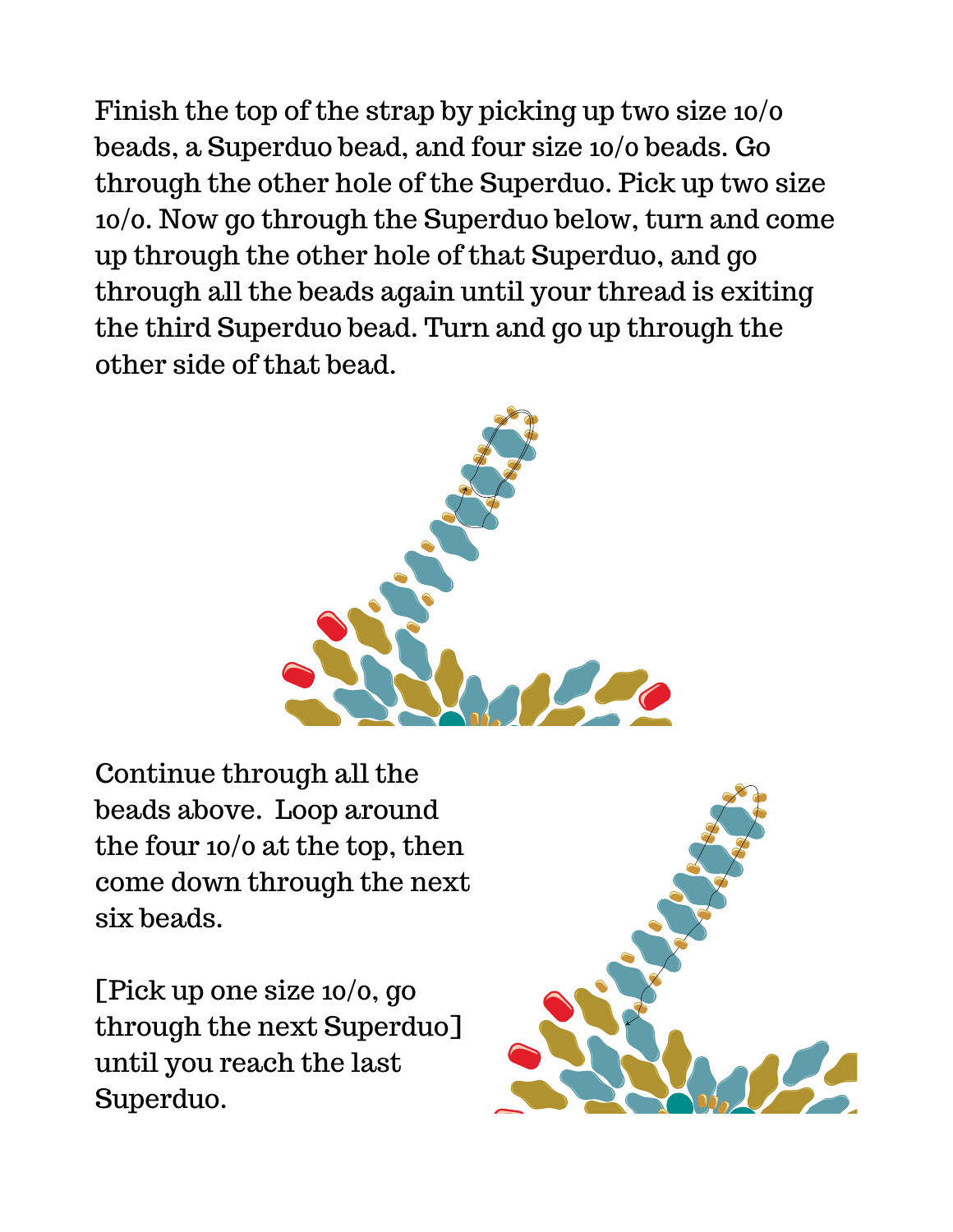Weave in your thread and trim if it is getting short. If you need to weave in / add thread within the strap, do so by looping through each hole of a Superduo bead, going through the next 10/0, looping around the next Superduo, go through the next 10/0, and trim. This same method will work for weaving in new thread an weaving in the old thread. Try not to make turns over 10/0 beads as that will cause them to bow together and that will change the flowy look of the strap.



When you reach the base of the strap, weave in to the fan and trim.

Weave in a new strand from the top, right of fan. Exit the 5th, 6/0 bead on that side. Pick up a 10/0 and a Superduo bead. Go through the other hole of the Superduo. Pick up a 10/0 bead and go through the 6/0. Go through the 10/0, Superduo, and pick up a 10/0 and a new Superduo. Go through the other hole and pick up a 10/0 bead, go through the next Superduo, loop around and come back up through the other hole, the 10/0, and Superduo above. Now begin to string 10/0 and Superduo.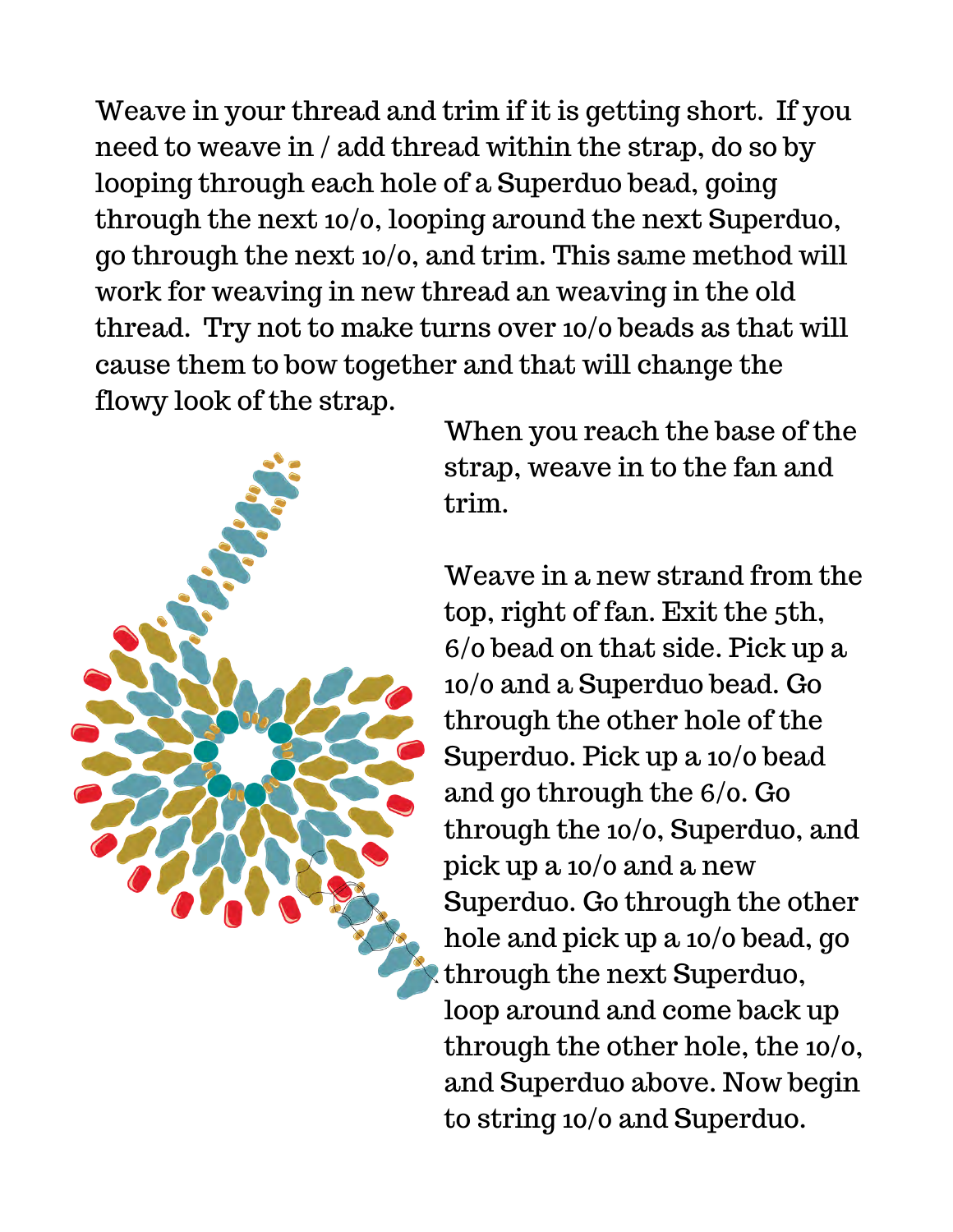

[String a size 10/0 bead and a Superduo bead] 13 times.

As we did with the other strap, create and reinforce a stack of two 10/0 beads, a Superduo and four 10/0 beads, as shown.

Go through the Superduo and add two 10/0. Go through the next Superduo and go through all the beads again to reinforce.

After reinforcing, continue back down the strap adding 10/0 beads between each Superduo until you reach the existing 10/0. Go through the 10/0 and next beads, then continue through the 6/0 and up the side of the fan, tying half-hitch knots along the fan side per the Fan Necklace instructions.

The last step is to add a clasp and jump rings to the loop of four 10/0 beads on each side of the strap.